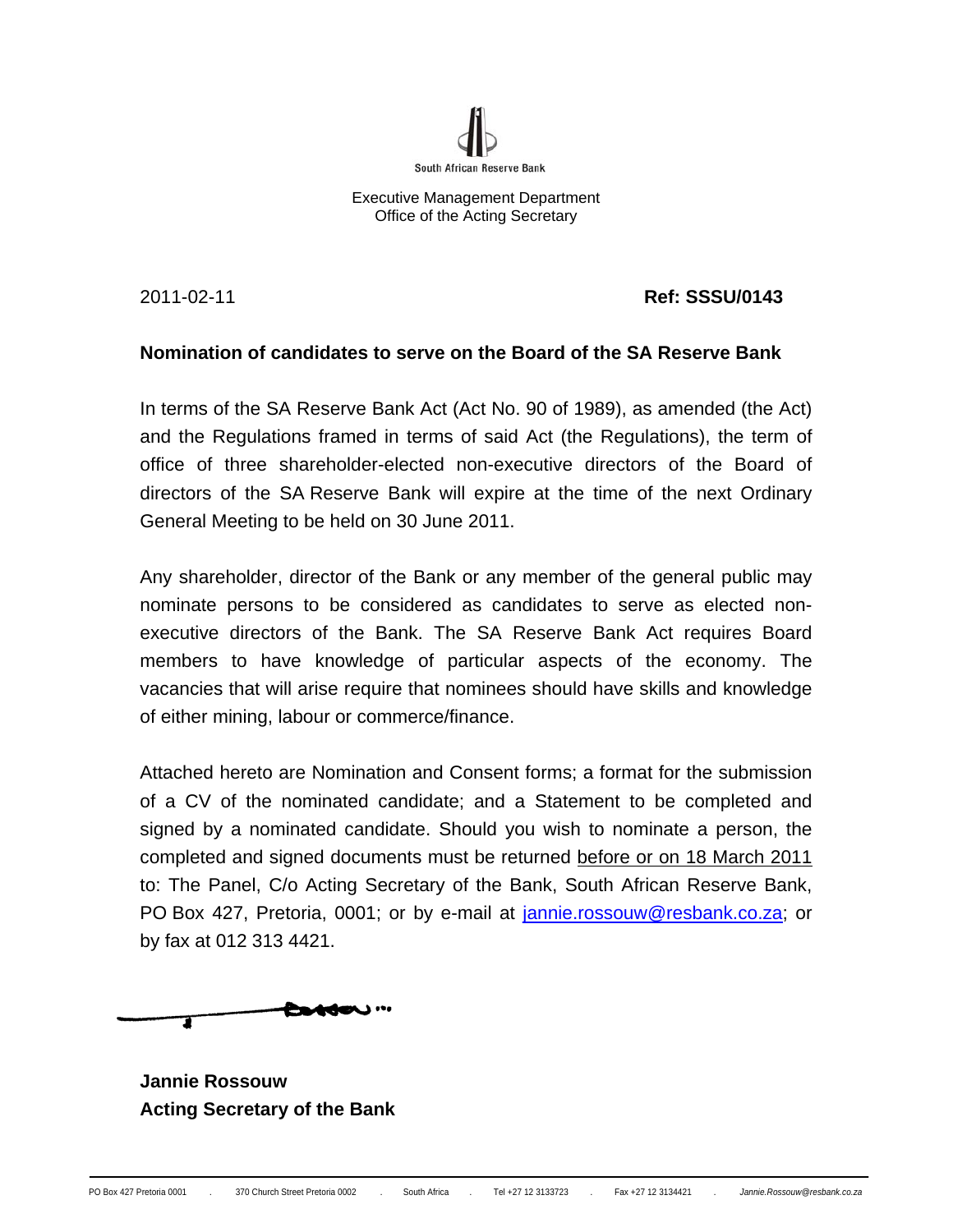

### **Ref: SSSU/0143/1**

#### **Nomination form**

In terms of the SA Reserve Bank Act (Act No. 90 of 1989), as amended (the Act) and the Regulations framed in terms of said Act (the Regulations), I (name, surname and ID number)

Prof/Dr/Mr/Ms/Other\_\_\_\_\_\_\_\_\_\_\_\_\_\_\_\_\_\_\_\_\_\_\_\_\_\_\_\_\_\_\_\_\_\_\_\_\_\_\_\_\_\_\_\_\_\_\_\_

hereby nominate for election as a non-executive director of the SA Reserve Bank (the Bank) at the Ordinary General Meeting of shareholders to be held on 30 June 2011:

| Prof/Dr/Mr/Ms/Other          |                                                                                                                       |
|------------------------------|-----------------------------------------------------------------------------------------------------------------------|
| address                      |                                                                                                                       |
|                              |                                                                                                                       |
| ID number                    |                                                                                                                       |
| Area of knowledge and skills | <u> 1989 - Johann Barn, mars ann an t-Amhain an t-Amhain an t-Amhain an t-Amhain an t-Amhain an t-Amhain an t-Amh</u> |
| Motivation for nomination:   |                                                                                                                       |
|                              |                                                                                                                       |
|                              |                                                                                                                       |
|                              |                                                                                                                       |
|                              |                                                                                                                       |
|                              |                                                                                                                       |
|                              | Signature: Nominator                                                                                                  |
| (Date)                       | Signature: Seconder                                                                                                   |

PO Box 427 Pretoria 0001 . 370 Church Street Pretoria 0002 . South Africa . Tel +27 12 3133723 . Fax +27 12 3134421 . *Jannie.Rossouw@resbank.co.za*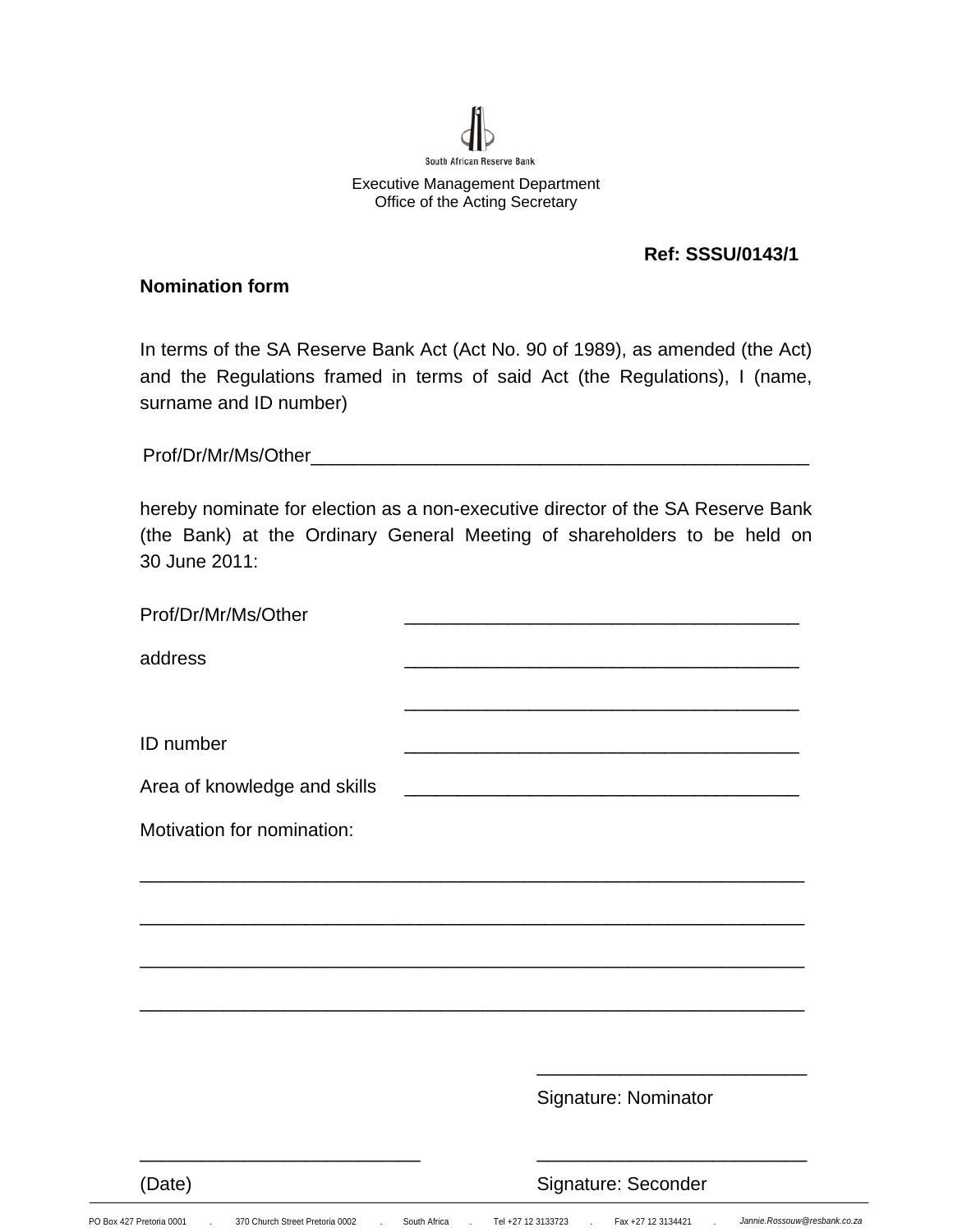

**Ref: SSSU/0143/2** 

| <b>Consent form</b> |  |  |
|---------------------|--|--|
| I, the undersigned  |  |  |
| name and surname    |  |  |
| address             |  |  |
|                     |  |  |
| ID number           |  |  |

hereby consent to be nominated for election as a non-executive director of the SA Reserve Bank at an Ordinary General Meeting of Shareholders to be held on 30 June 2011.

\_\_\_\_\_\_\_\_\_\_\_\_\_\_\_\_\_\_\_\_\_\_\_\_\_\_\_ \_\_\_\_\_\_\_\_\_\_\_\_\_\_\_\_\_\_\_\_\_\_\_\_\_\_

Date **Signature of nominee**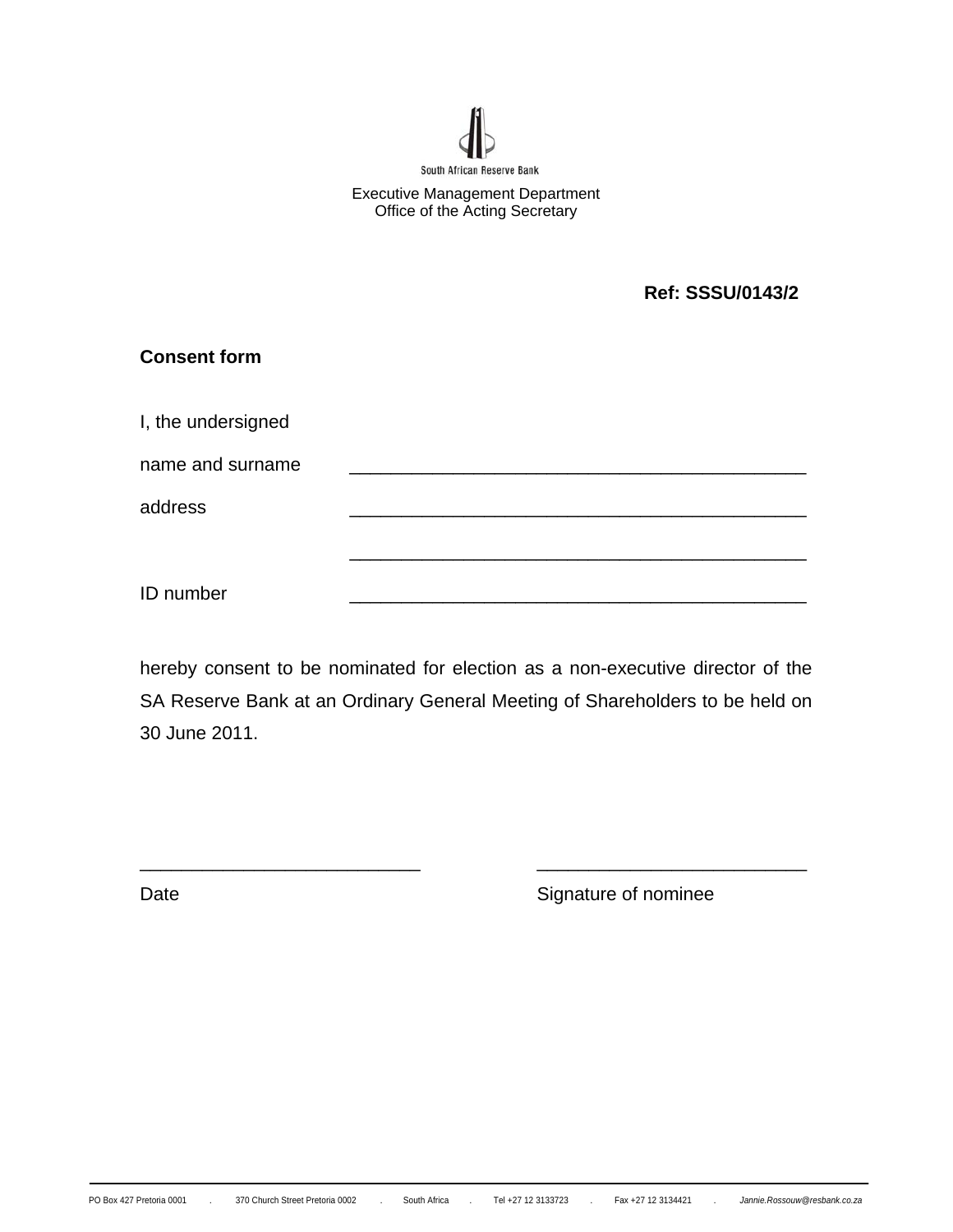

# **Ref: SSSU/0143/3**

# **Statement by nominated candidate**

I, the undersigned

\_\_\_\_\_\_\_\_\_\_\_\_\_\_\_\_\_\_\_\_\_\_\_\_\_\_\_\_\_\_\_\_\_\_\_\_\_\_\_\_\_\_\_\_\_\_\_\_\_\_\_ (full names and surname)

Identity number: \_\_\_\_\_\_\_\_\_\_\_\_\_\_\_\_\_\_\_\_\_\_\_\_\_\_\_\_\_ declare as follows:

- 1. I confirm my consent to serve, if elected, as a non-executive director of the SA Reserve Bank.
- 2. I serve on the following boards and are employed by the following undertaking/company/companies:

|                                                           | Name of undertaking/company/companies | <b>Business type</b> |
|-----------------------------------------------------------|---------------------------------------|----------------------|
|                                                           |                                       |                      |
|                                                           |                                       |                      |
|                                                           |                                       |                      |
|                                                           |                                       |                      |
| Please add a list if more information has to be disclosed |                                       |                      |

3. I am not disqualified to serve as a non-executive director of the SA Reserve Bank in terms of the SA Reserve Bank Act (Act No. 90 of 1989 (the Act)), as amended.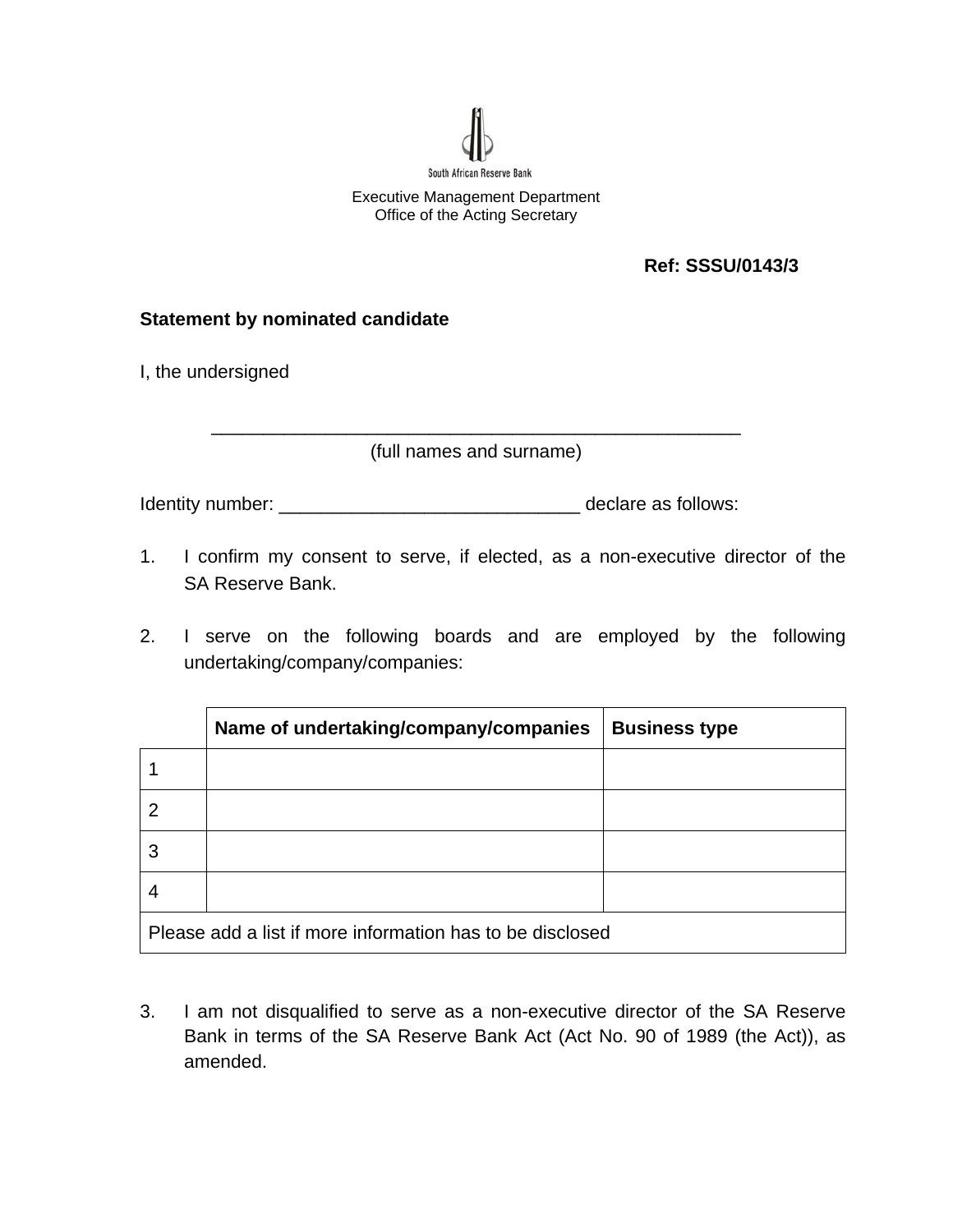- 4. The Act states that a person shall not be appointed or elected or remain a director of the SA Reserve Bank, if that person -
- i) is not resident in the Republic; or
- ii) is a director, officer or employee of a bank, bank controlling company, mutual bank, or cooperative bank; or
- iii) is a Minister or a Deputy Minister in the Government of the Republic; or
- iv) is a member of Parliament, a provincial legislature or a Municipal Council; or
- v) is an unrehabilitated insolvent; or
- vi) was dismissed from a position of trust as a result of his or her misconduct or has been disqualified or suspended from practising any profession on the grounds of his or her professional misconduct; or
- vii) was convicted of an offence listed in Part 1 or 2 of Schedule 1 to the Criminal Procedure Act, 1977 (Act No. 51 of 1977), an offence under this Act, the Prevention and Combating of Corrupt Activities Act, 2004 (Act No. 12 of 2004), the Prevention of Organised Crime Act 1998 (Act No 121 of 1998), the Prevention of Counterfeiting of Currency Act, 1965 (Act No. 16 of 1965), perjury, or any other offence involving an element of dishonesty in respect of which he or she has been sentenced to imprisonment without the option of a fine or to a fine exceeding R1 000; or
- viii) is mentally or physically incapable of performing the duties of a director; or
- ix) is contractually incapacitated; or
- x) is an employee of Government.

\_\_\_\_\_\_\_\_\_\_\_\_\_\_\_\_\_\_\_\_\_\_\_\_\_\_\_\_\_

Signed at \_\_\_\_\_\_\_\_\_\_\_\_\_\_\_\_\_\_\_\_\_\_ on this \_\_\_\_\_ day of \_\_\_\_\_\_\_\_\_\_\_\_\_\_\_ 2011.

Signature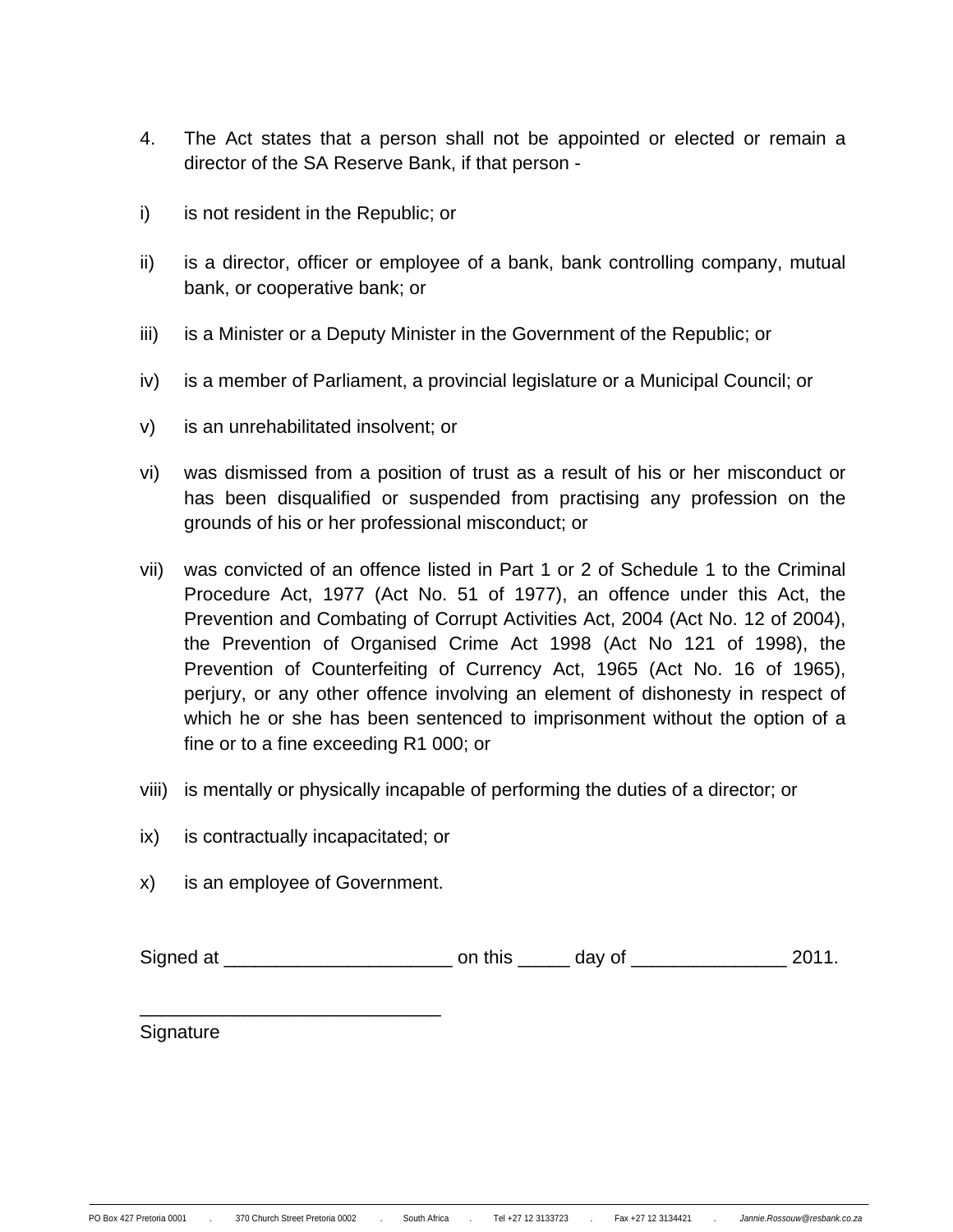

# Executive Management Department<br>Office of the Acting Secretary

**Ref: SSSU/0143/4** 

# CV of nominated candidate

| Title:                   | Prof/Dr/Mr/Ms/Other: |
|--------------------------|----------------------|
| Full names and surname:  |                      |
| ID number:               |                      |
| Telephone number:        |                      |
| Fax Number:              |                      |
| E-mail address:          |                      |
| Citizenship:             |                      |
|                          |                      |
| Academic qualifications: |                      |
|                          |                      |
|                          |                      |
|                          |                      |
|                          |                      |
|                          |                      |
|                          |                      |
|                          |                      |
|                          |                      |
|                          |                      |
|                          |                      |